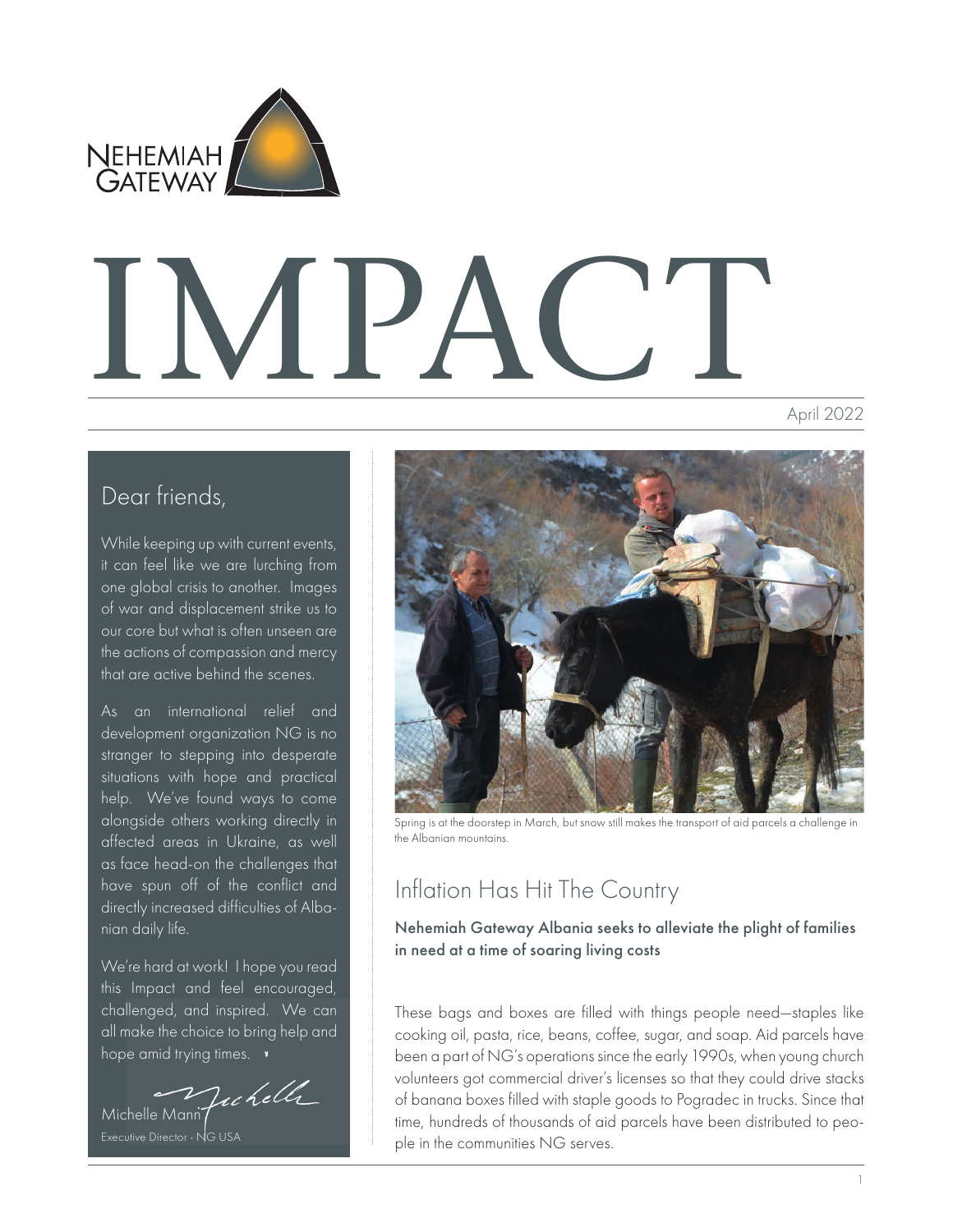

Another means of transport - this boy was sent to pick up aid parcels for his family by bicycle, and seems to be quite happy with it.

Some make their way to the villages around Pogradec in the backs of NG's most rugged vehicles. Others go home with students at Amaro Tan and Gjirokastër, so that these often-overlooked families have enough to eat. When there is a crisis, the need expands, and the team finds a way to distribute more.

Recently, inflation has hit the aid program. In March 2021, aid parcels distributed to the villages cost €12 each. In March 2022, the same parcel costs €17—and prices seem to be increasing every week. That means that supplying aid parcels to people in need in 2022 will cost at least 50% more. Even before the start of the war in Ukraine, the official inflation rate in Albania was 3.7%- about the same as Germany. As NG Albania Executive Director Herolinda Shkullaku explains, the important thing to remember is that, though the inflation rates may be similar, people in the EU spend about 15% of their income, on average, on food, while in the US it's about 10%. Albanians spend 41%. This means that under inflation, even Albanians who have good, steady employment must spend a higher percentage of their money on necessities.

As one Pogradec resident observed, "non-food markets are almost empty. People aren't buying clothes because they have to spend all their money on healthcare and food."

Society's most vulnerable people, including people who are old or sick and marginalized communities such as the Roma, can quickly be pushed into crisis. Inflation quickly eats away at their ability to meet their most basic needs. Program managers in Pogradec and Gjirokastër report that these communities are anxious and afraid, because their situation is already bad and it could possibly get worse.

War in Ukraine has added shortages of essential commodities to the mix. Before the war, Albania imported about half of its wheat from Russia and Ukraine. That supply has been disrupted. The costs of natural gas—used in Albania for heat and for cooking—have gone up by 50%. And the cost of petrol (gasoline) is rising more every day. As of March 10, with petrol prices at \$10/gallon, protests were erupting all over the country. At the time of the writing of this article, the Albanian government has set up an Administrative Council to manage these price increases. With the minimum wage in Albania approximately \$265/month, the current rates are unsustainable for most Albanians.

Even large, stable operations like Nehemiah Gateway's Buçimas campus, with its energy efficient, well-built buildings, are having to look carefully at places where there are opportunities to conserve. Trips to the villages, or to Tirana, must be planned more carefully and efficiently because they cost substantially more now. And, as cold weather has persisted, NG has responded to gas rationing by having people move into smaller, shared spaces to work, or work from home. Eri Geiger, who is Head of Facilities Management at Buçimas, is pragmatic. "Our concern is mostly logistical and administrative," she says. "We are not panicking over all these changes. NG has been through a number of crisis situations in the last thirty years, and our planning reflects that."

Still, many Albanians remember times of economic instability and rapid inflation, and this situation must feel terrifyingly familiar. While NG is committed to our staff, as well as to the people we serve—students, program beneficiaries, and community partners—we recognize that there are challenges on the horizon and are determined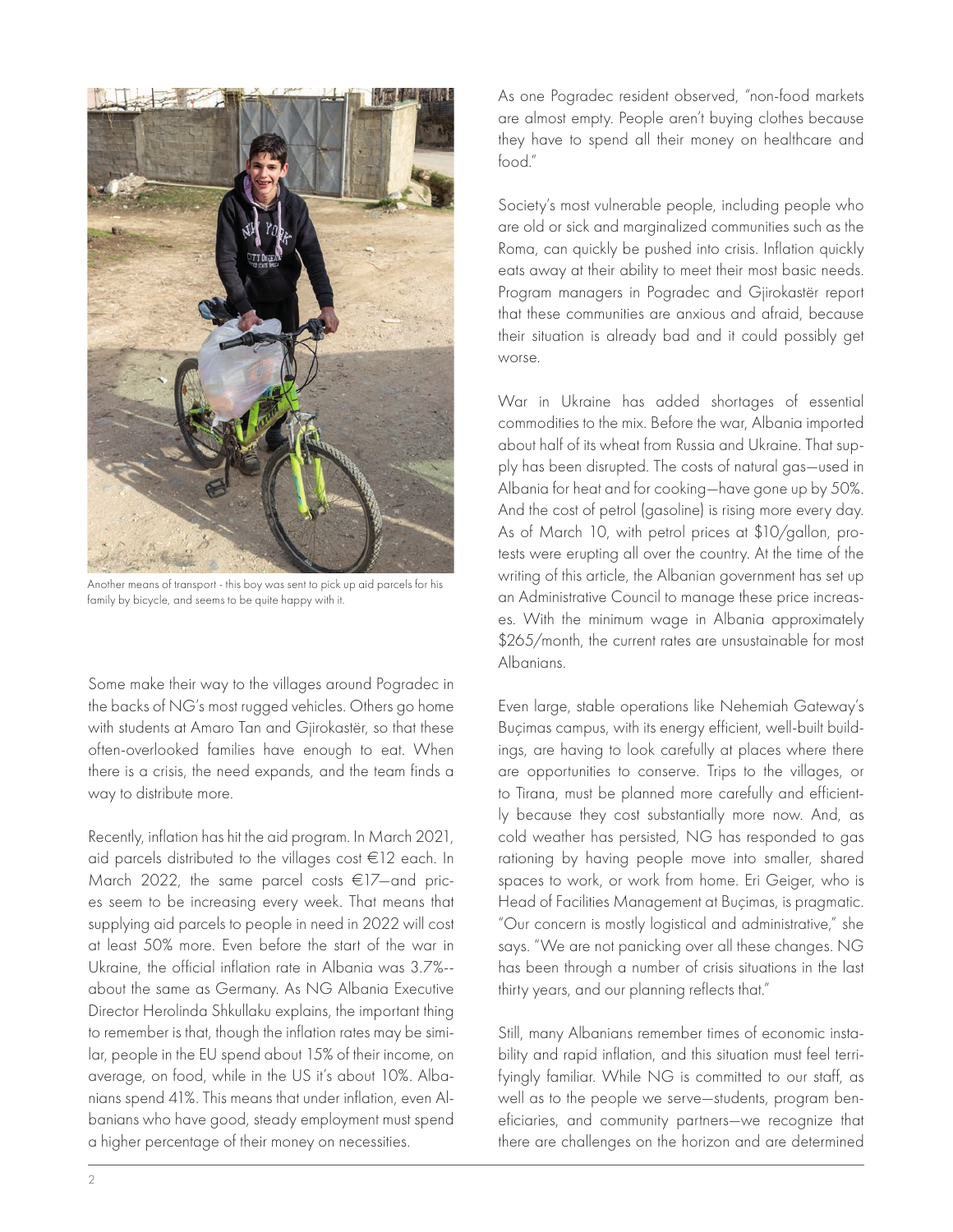

Families are gratefully signing their receipts for much-needed food support. Here's what NG's aid parcels mostly contain: basic staples that help people

to remain a safe and reliable force in the community.

In a recent interview, Herolinda Shkullaku said that "as an Albanian who grew up under communism, I have an allergic reaction to talk about "producing everything ourselves."" That was the policy of the xenophobic Hoxha regime, and everybody was hungry and poor not good times. Still, efforts over the years to make operations on NG's campus more self-sufficient and selfcontained will hopefully help mitigate some of the powerful forces rocking the region. A teaching garden on land by the lake produces supplemental food in the summer, reducing the amount of produce (as well as eggs and honey) that need to be purchased. "We probably need more of that," Shkullaku says. Fresh, local, organic produce is a wonderful thing, and may go some way to offsetting the impact of inflation on NG's food budget. The Nehemia School cafeteria and adjacent L'Aurore Caffe produce a combined 700 meals daily for school and university students, staff, and soup kitchen clients, so this is a substantial ongoing cost.

As Executive Director of NG Albania, Shkullaku is thinking past the immediate situation. "This may sound strange when we have been talking about the economic situation," she says, "but I do want to emphasize that education is our long-term investment in a solution. That is truly the way that we can build a better Albania and a better world—by providing quality education, training leaders with the ability to make a real difference. Humanitarian aid helps people get through difficult times. Education empowers people to shape and determine their lives, and school provides a safe and stable place for young people during times of turmoil, like now.



in need to survive.

Prices for the most basic staples have risen sharply these last months - as you can see below:

|                                                   | March 2021          | March 2022    |                     |
|---------------------------------------------------|---------------------|---------------|---------------------|
| Cooking oil                                       | $70$ lek            | $\rightarrow$ | 260 lek             |
| Sugar                                             | 68 lek              | →             | 100 lek             |
| Rice                                              | $85$ lek            | →             | $\overline{90}$ lek |
| Flour                                             | $\overline{65}$ lek | $\rightarrow$ | $\overline{95}$ lek |
| Pasta                                             | 75 lek              | $\rightarrow$ | 89 lek              |
| Coffee                                            | $85$ lek            | →             | $\overline{95}$ lek |
| Detergent                                         | 80 lek              | $\rightarrow$ | $\overline{90}$ lek |
| Lek is Albania's currency, 1 USD is about 110 lek |                     |               |                     |

We will always provide short-term aid when it is needed. Right now that's what we are talking about. But I hope our supporters understand that the education programs are the long-term solution."

It's a solution that goes beyond "teaching a man to fish." People who live near one of Europe's oldest and deepest freshwater lakes may not need that lesson right now. Even as global problems originating far beyond Albania's borders challenge us all, they create both short-term needs and a renewed urgency for longer-term solutions. At NG, even as we adapt to rising prices for aid parcels, we will continue to invest in future leaders who have the skills and the values to build a world where less people need emergency aid.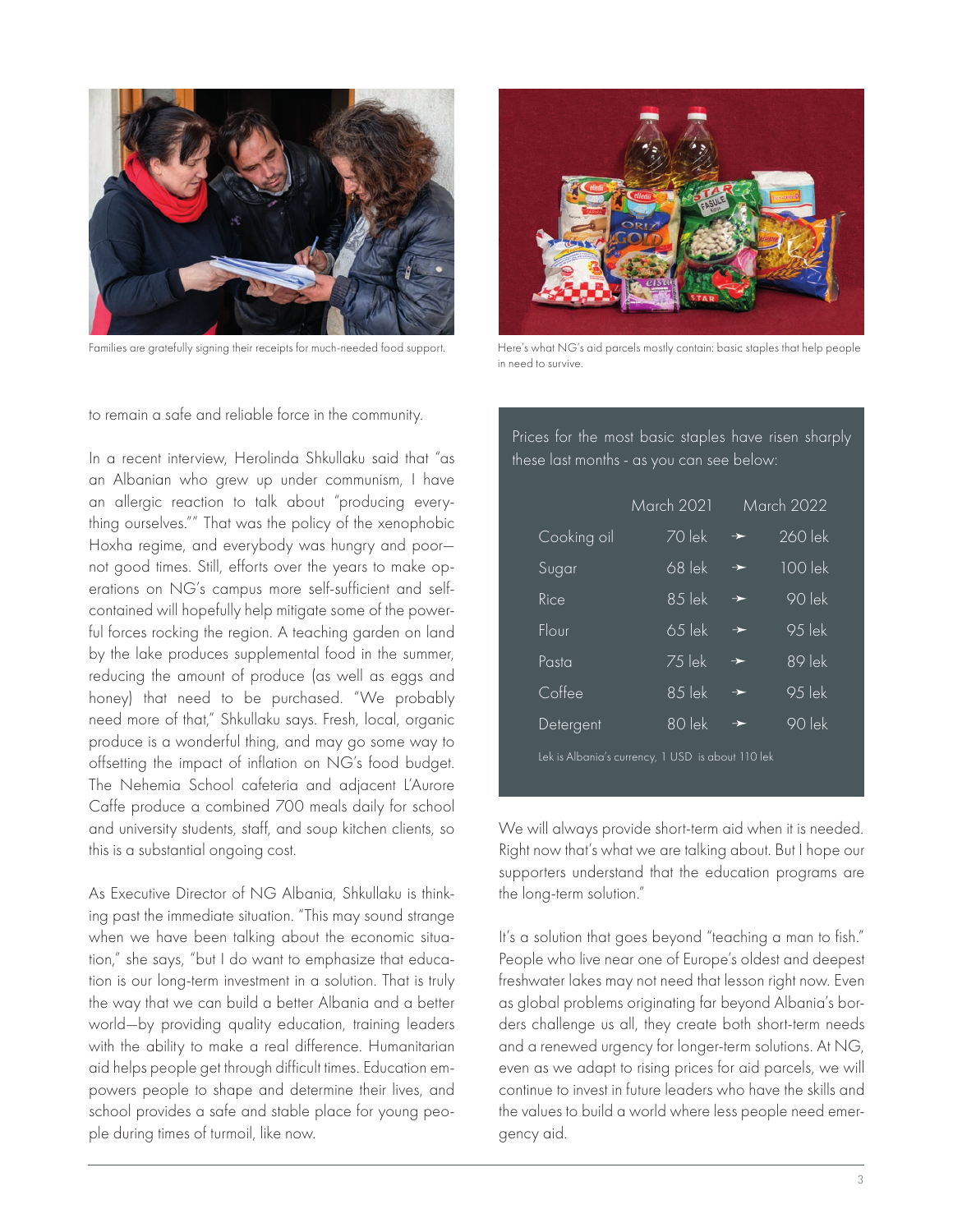



Heda (photo courtesy of Benilda Merdani)

## A Playground in Peacetime By Arlinda Merdani

With the recent outbreak of the conflict between Russia and Ukraine on February 24, Europe has moved from many years of peace to a frightening and unpredictable new reality.

I visited Albania earlier this month to celebrate the 6th birthday of my niece, Heda. I was able to enjoy the peace and chat with my mother over a cup of coffee, even as horrible pictures from Ukraine filled the TV. We tried not to let Heda watch the news, but in an Albanian house life is mostly concentrated in the kitchen. It was inevitable that the little girl would see such pictures. Then she asked me: "Why do people hurt each other?"

I had given her the book 100 Kinder by Christoph Drösser as a present last Christmas. In the book, the world consists of only 100 children. The book explores the

different and unequal lives of children around the world. Heda, was saddened by the chapter "Children fleeing" and said where she would go if she left her home because of war.

A few months later, hundreds of thousands of children have had to flee their homes. Heda learned gratitude for peace and inspired by this she painted a playground with flowers, swing chair and blue sky. She titled her painting "Playground in Peace Time" and thought about how to help children fleeing. She decided to give me most of her toys, to bring to the refugee children.

When I traveled home to Germany after Heda's birthday, I was carrying even more toys than I had brought to give to her. I was also carrying a substantial cash donation from a family I know well. Although they are a family of modest means, they asked me to use their donation to help Ukrainian refugees through one of NG's partner projects. Even in times like these it is possible also to feel hopeful seeing the tremendous generosity and kindness we all have within us.

### The NG team has tremendous compassion and concern for the Ukrainian people during this crisis.

To help, NG is working with reliable partners-- organizations we have known for a long time and know to be trustworthy. NG USA is working with the Danish organization Mission10Forty to help Ukrainian refugees. For possible US tax deduction, donate to Mission10Forty through NG USA at ng-usa.org/donate and write "Ukraine relief" in the memo.

#### To support aid organizations effectively, donate money rather than food and other goods!

Organizations that are helping refugees find donations of money much more helpful and easier to manage. Money does not expire and is not heavy to transport—so if the need is greatest six months from now, your gift will still be good. And the organization has the latitude to use money where the greatest need is.

For the full interview with Arnold Geiger, founder of NG: https://www.linkedin.com/pulse/how-can-we-help-interview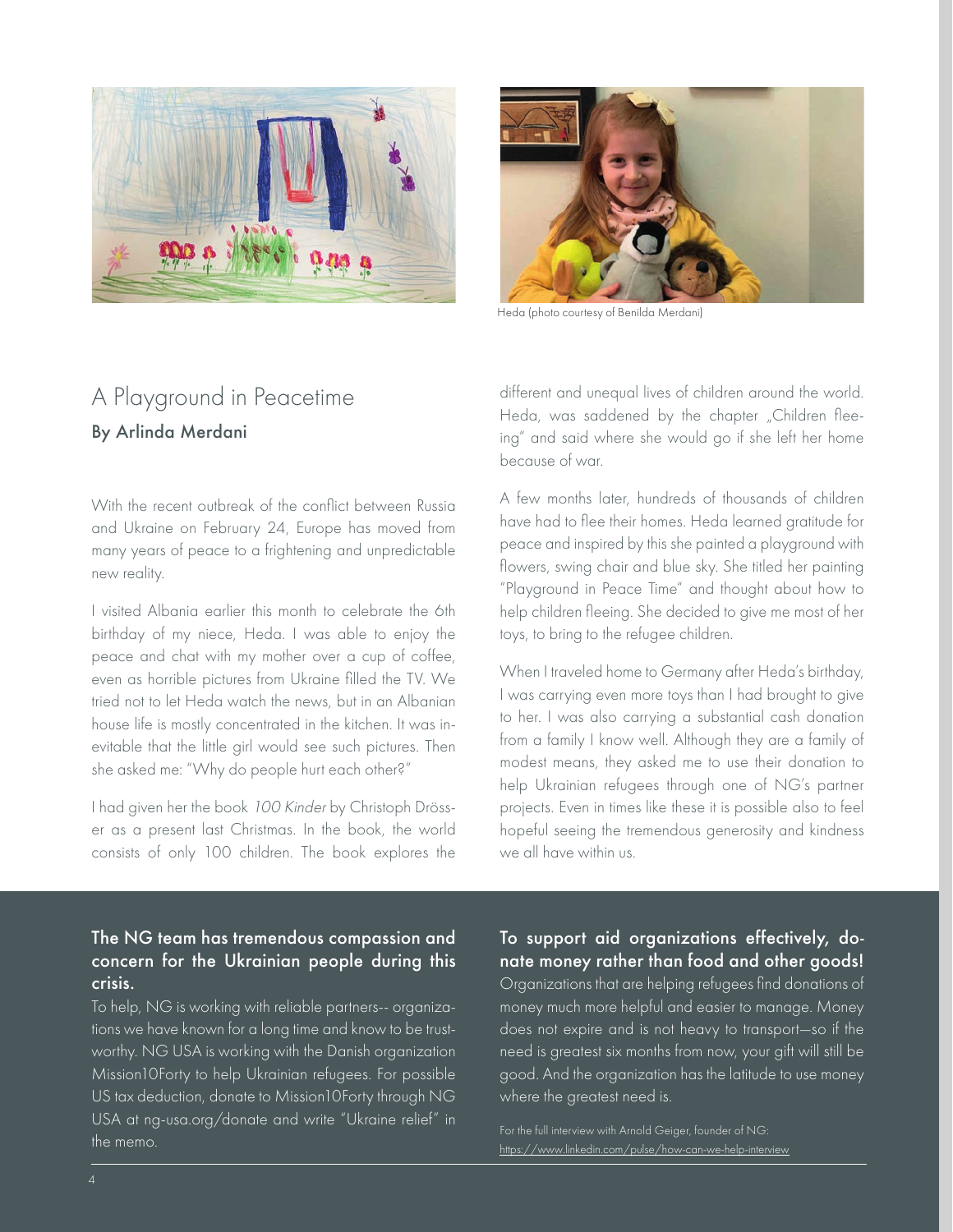

Matthias Schindler, one of the most successful para-cyclers worldwide, is training in his favorite discipline: Time trial

# From The Wheelchair to The Top of The Sporting World

Honorary Ambassadors for NG, Matthias and Siw Schindler, have an impressive story to tell

" ... when the light goes out, I fall!" In 2010, the German police officer Matthias Schindler was diagnosed with a spinal tumor, which led to severe incomplete paraplegia. He explains, "Both my legs are numb from the waist down. It's like they've gone to sleep ... there is no feedback. If I don't have visual control, I don't know what's happening down there. I have to perform every movement consciously, nothing works automatically anymore." Today, his severe disability is hardly noticeable - at least when the lights are on.

Getting out of the wheelchair brought Matthias to cycling, an ideal sport to push his physical and mental limits. Top-level sports gave him new goals and perspectives; after all, advancing in the police service was no longer an option. A desk job until retirement? Unthinkable for the ambitious and active athlete. Today he holds, among others, multiple world championships in paracycling (time trial), the World Cup and, yes, he won a Paralympics bronze medal in Tokyo 2020!

Severe disability, career break, professional sports, world class competition … his career testifies to an iron will. He talks openly about falling into a deep, dark hole and fighting his way out of it.



Matthias and Siw with their little daughter Emma

A struggle that naturally also left its mark on his private life. Matthias and Siw experienced many a deep crisis in their marriage, and their unfulfilled desire to have children was particularly stressful. Today, they can deal with this very openly. What's more: after more than 15 years, their most ardent wish was finally fulfilled, and in January their little daughter Emma was born. Today, family is once again at the forefront of Matthias' life plans, and he is also aiming for further successes in top-level sport over the next few years. What will happen after that? That is still open, but we will certainly be hearing a lot more from him.

Their experiences and, last but not least, their strong trust in God, enable Siw and Matthias to support other people as well, to overcome seemingly impossible obstacles and to show that one can lead an active, healthy and successful life despite a physical disability. Matthias does this today in inspiring motivational talks at big companies and institutions, and he gives personal coaching in the areas of motivation, general lifestyle, health and nutrition (www.andreakummer.com/de/athleten/matthias-schindler). Together, their wish is to accompany individuals and couples and help them solve problems and find new perspectives.

That's why they were immediately enthusiastic about becoming Honorary Ambassadors for NG: "We'd like to invest ourselves, make our contribution and put our faith into action." For starters, Matthias is using his many information channels and contacts to spread the word about NG's work. But they also want to get involved with NG in a practical way and support the work. "This is just the right time for us to start something new." They definitely have a lot to give.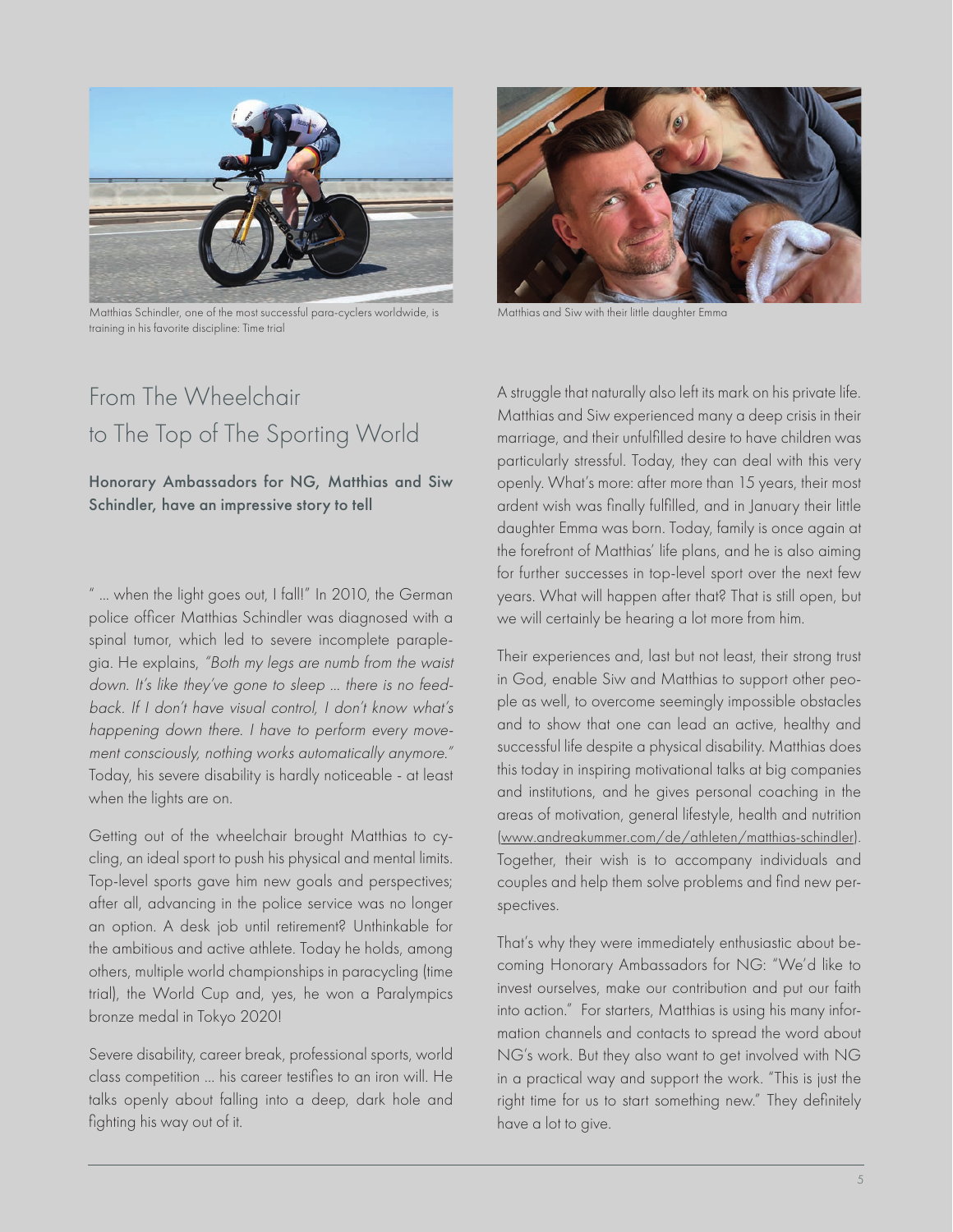# Amaro Tan Students - Volunteers with Energy And Compassion For The Elderly

The weeks after Christmas were very cold in Pogradec this year— a damp cold that gets into your bones, cold that is only kept at bay by a hot stove that is constantly being fed with firewood. The people who are regulars at Amaro Tan's soup kitchen are old, and firewood is expensive and physically taxing to get.

Fortunately for them, Amaro Tan students are both energetic and compassionate. When the school arranged a firewood delivery for these vulnerable elders, the students did a lot of the legwork, helping deliver bundles of wood to homes all over the Pogradec area. Martin, an 8th grader, helped carrying firewood, saying "I am very happy to be able to give my contribution in helping the elderly. It gives me a sense of satisfaction when I help others."

Amaro Tan students get a lot of help themselves during their time at the school. The Amaro Tan project was devised in 1998 for students who don't get a lot of support at home—or even enough to eat. Without education, poverty and hopelessness are more likely to become a permanent condition for these young people. At Amaro Tan, students not only learn, they get healthy meals, access to healthcare and the support of teachers who are dedicated to seeing them succeed.

The goal of this 100% donor-funded program is to empower a new generation to build dignified and sustainable lives in their communities. This includes helping others. Through volunteer projects, students learn that they have something to give, and that helping others feels great. These projects are always entirely optional, and there is no negative consequence for not participating. But students are usually glad that they did.

A lakeshore cleanup on a sunny day last fall was an example of another volunteer project that provided real benefit to the community and showed the students that they could make a difference. Trash and plastic waste accumulate at



Amaro Tan student Martin Rizvani loves to lend a hand.

and around the lake, as waterways that flow down from the mountains carry garbage down and around the lake, as waterways that flow down from the mountains carry garbage down. In addition to being an eyesore, plastic and other waste harms the wildlife in and around this beautiful natural site. "The kids had a great time," says Marin Piqoni, Director of Amaro Tan. "They made their town nicer, and they also got to spend a beautiful day outside."

Increasingly, volunteer projects are part of day-to-day life at Amaro Tan. Helping our soup kitchen guests isn't limited to firewood delivery. By assisting with meal service in the soup kitchen, students bring both company and youthful energy. Older students (ages 12-16) even help the clients out basic chores at home. They are accompanied by school staff, and the space is always inspected for hazards first. [If hazards are identified, NG's facilities team visits first to fix them.] The students learn useful skills—and they learn what a difference they can make, just by showing up to lend a hand. As 9th grader Odise said after delivering firewood in January, "it gives me joy when I see their happy faces."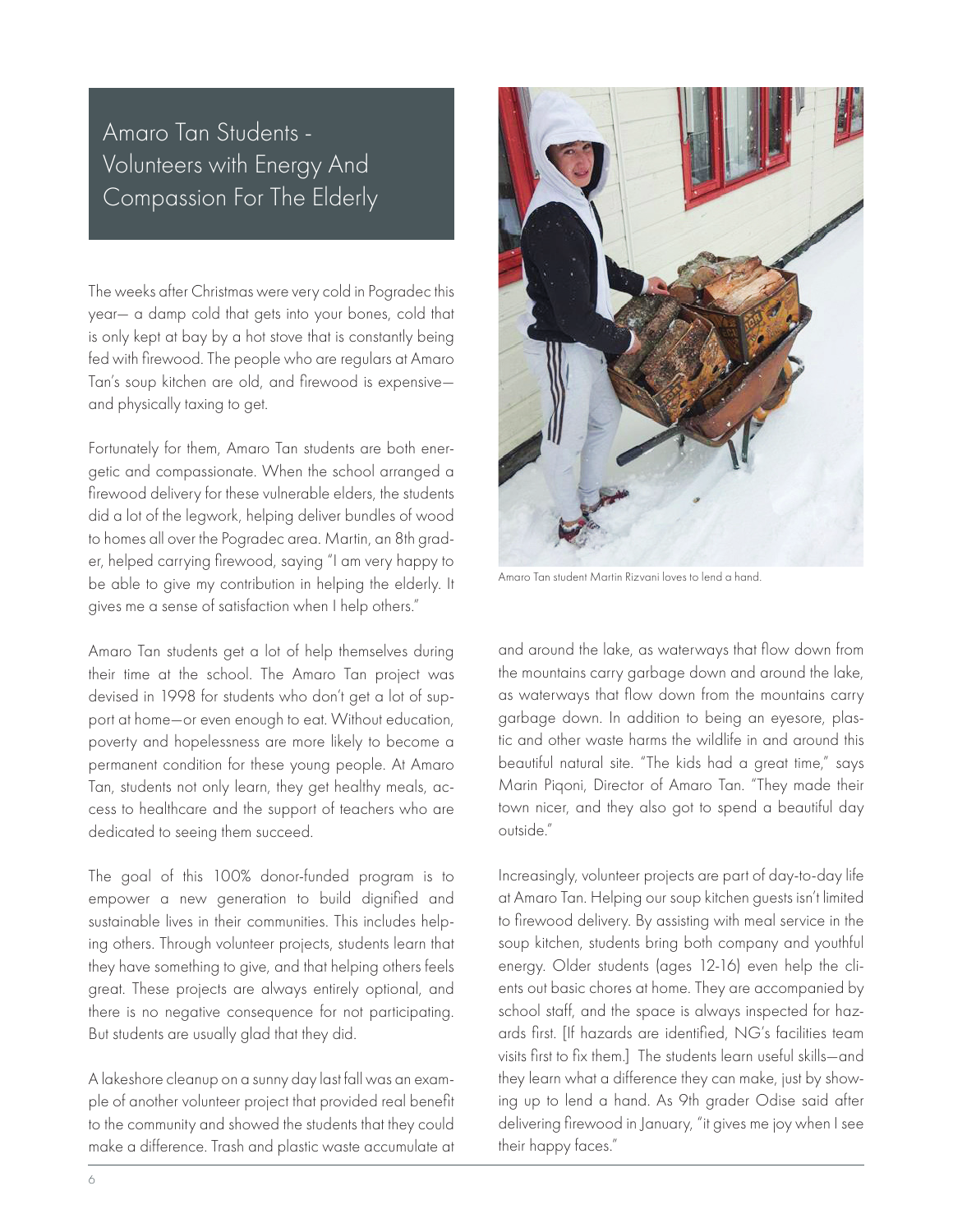

Children at Amaro Tan just love their new playground.

# Children's Faces Lit up With Glee

The new playground at Amaro Tan is a highlight among many other projects supported by the Rotary Club of Estes Park

When Rotarians from Estes Park visited Albania last fall to celebrate NG's 30th anniversary, they saw evidence of the Rotary Club of Estes Park's engagement everywhere. Since NG USA opened its doors in Colorado in 2016, Rotary Club of Estes Park has supported NG's work. Says Michelle Mann, NG USA Executive Director and a member of the Rotary Club of Estes Park: "The commitment and generosity of the Estes Park club makes a real difference in the lives of many Albanian children. I am proud and inspired to be a member of such an active and philanthropic group of people."

Rotary was founded in 1905 so that professionals from different backgrounds could share ideas and build fellowship, with a strong humanitarian focus developing over time. Today, there are over 46,000 Rotary clubs in over 200 countries—including Albania. Rotary grants leverage contributions at the individual, club, and district level. Nehemiah Gateway is fortunate to have enthusiastic support from the Rotary Club of Estes Park, as well as from the Pogradec Rotary Club.

These are a few of the projects Rotary Club of Estes Park has made possible since 2017:

Amaro Tan Summer Camp, 2018-20. Amaro Tan is a school for 140 at-risk youth ages kindergarten-9th grade. During the school year, students benefit from a supportive educational environment, hot meals, aid for families and access to healthcare and social work. During the summer, there is risk of attrition—and once kids stop going to school, many never come back. Summer camp keeps them engaged in a positive environment where they can have fun with their friends.

Children's Learning Center, 2020, funded through a Global Grant in partnership with Pogradec Rotary Club. Special education is a new and growing area in Albania. Pogradec schools do not offer services for children with special needs and NG is one of the only places to offer these services free of charge. Grant funds allowed NG to expand their program and facilities and hold trainings on working with children with special needs. Trainings were developed for clinic staff; for teachers in NG's schools; and for teachers from local public schools.

Summer Camp for Special Needs Children, 2021. Summer camp brings together the children participating in the Learning Center program in a fun, supportive, and supervised setting to socialize and have fun with their friends while learning useful, hands-on skills.

Amaro Tan Playground, winter 2021-22. The kindergarten playground at Amaro Tan was little more than some tires, a wooden shack, and a depleted sandbox. A grant from Rotary purchased a new structure with slides, a swingset, a seesaw, and a fresh sandbox.

International Committee member Ron Gordon has a favorite project. "For all the joy the various schools and camps brought our Rotary club, replacing the Amaro Tan playground was the most joyful. To see bare ground turned into a kaleidoscope of colorful equipment was a delight—and useful for years to come."

Rotarian and past club president Doug Mann seems to agree. "I was privileged to be at the Amaro Tan school the first time the students played on the new playground," said Doug. "To watch these young children run to the equipment, to see their faces light up with glee as they slid down the slide and were pushed by the teachers in the new swings; this event was priceless. Our Estes Park club was very happy we could help."